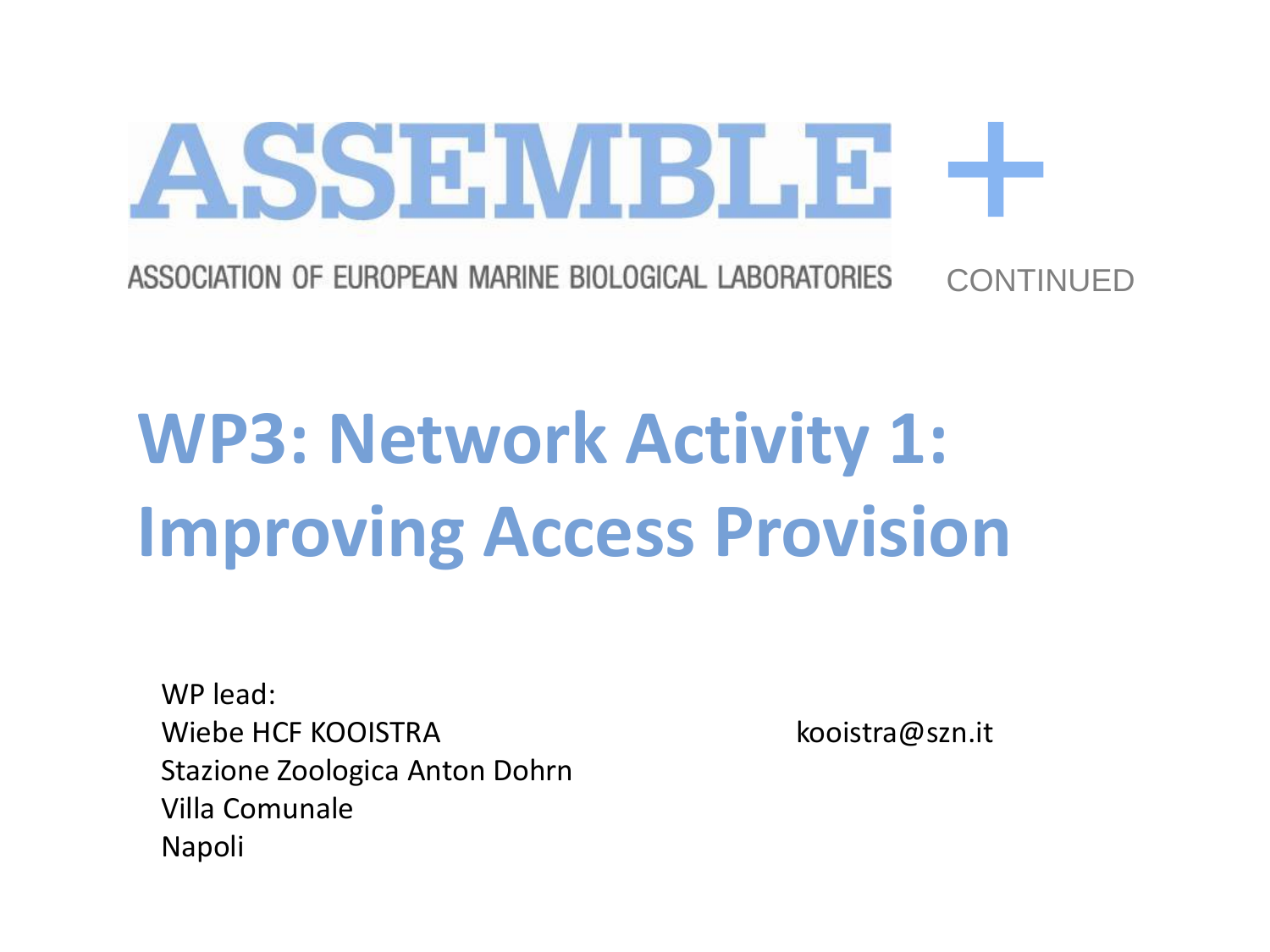| Work package number                   | NA1                               |                   | <b>Lead beneficiary</b> |                  |             | <b>SZN</b> |     |
|---------------------------------------|-----------------------------------|-------------------|-------------------------|------------------|-------------|------------|-----|
| Work package title                    | <b>Improving Access Provision</b> |                   |                         |                  |             |            |     |
| <b>Participant number</b>             |                                   |                   |                         | 12               | 14          | Г          | 22  |
|                                       |                                   |                   |                         |                  |             |            |     |
| Short name of participant             | <b>UPMC</b>                       | UGOT <sup>1</sup> | <b>UPV/E</b>            | <b>SZN</b>       | <b>CCMA</b> | VLIZ       | MSS |
|                                       |                                   |                   | HU                      |                  |             |            |     |
| <b>Person/months per participant:</b> |                                   | 24                |                         | 27               |             |            |     |
| <b>Start month</b>                    |                                   |                   |                         | <b>End month</b> | 48          |            |     |

- UPMC = Université Pierre et Marie Curie (SB-Roscoff, OO-Villefranche, OO-Banyuls)
- UGOT = Göteborgs Universitet
- UPV/EHU = Euskal Herriko Unibertsitatea
- SZN = Stazione Zoologica Anton Dohrn
- CCMAR = Centro de Ciências do Mar
- VLIZ = Vlaams Instituut voor de Zee
- MSS = Marine Scotland Science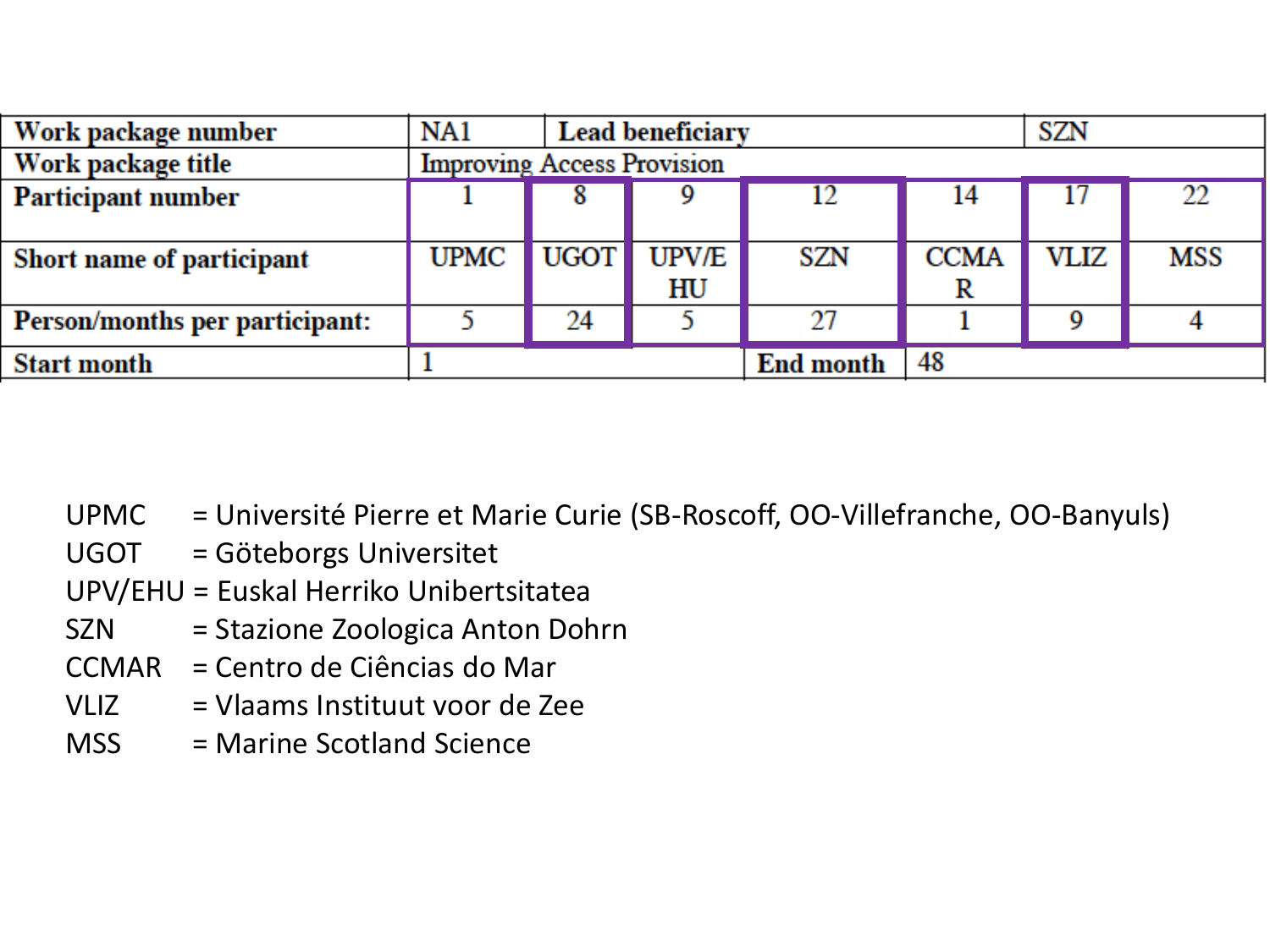#### **Objectives of NA1**

- Establish policy for regulating, granting and supporting TA in order to provide clear and fair procedures;
- Set up a single-access point to the offered research infrastructure at the various project partners;
- Test TA research pipelines through ASSEMBLE PLUS and cognates to facilitate research flows between partners in different (ESFRI) Research Infrastructures in joint calls;
- Share best practices among platforms and services in order to improve TA provision to the Users;

#### **Improve the efficiency of service provision.**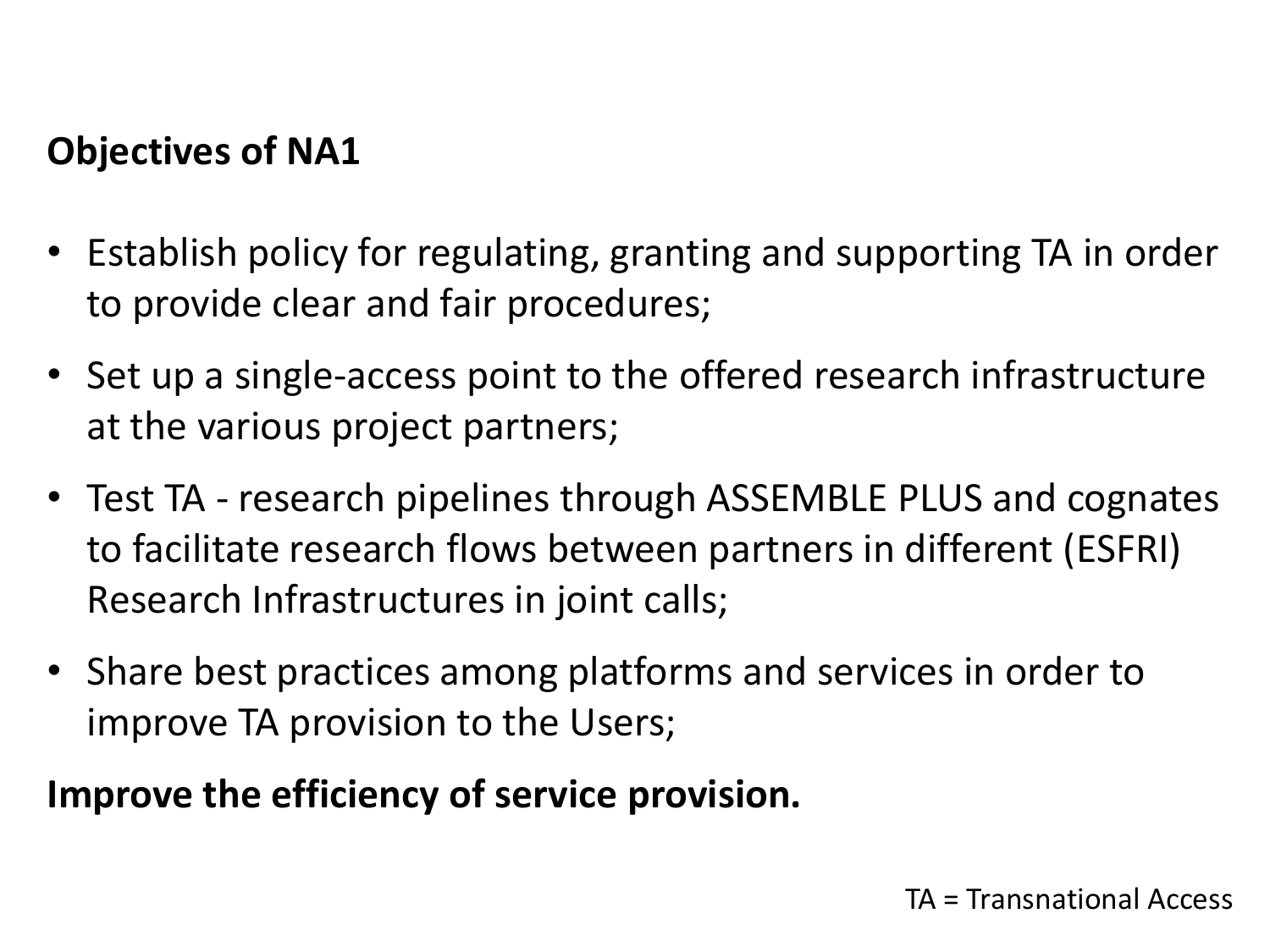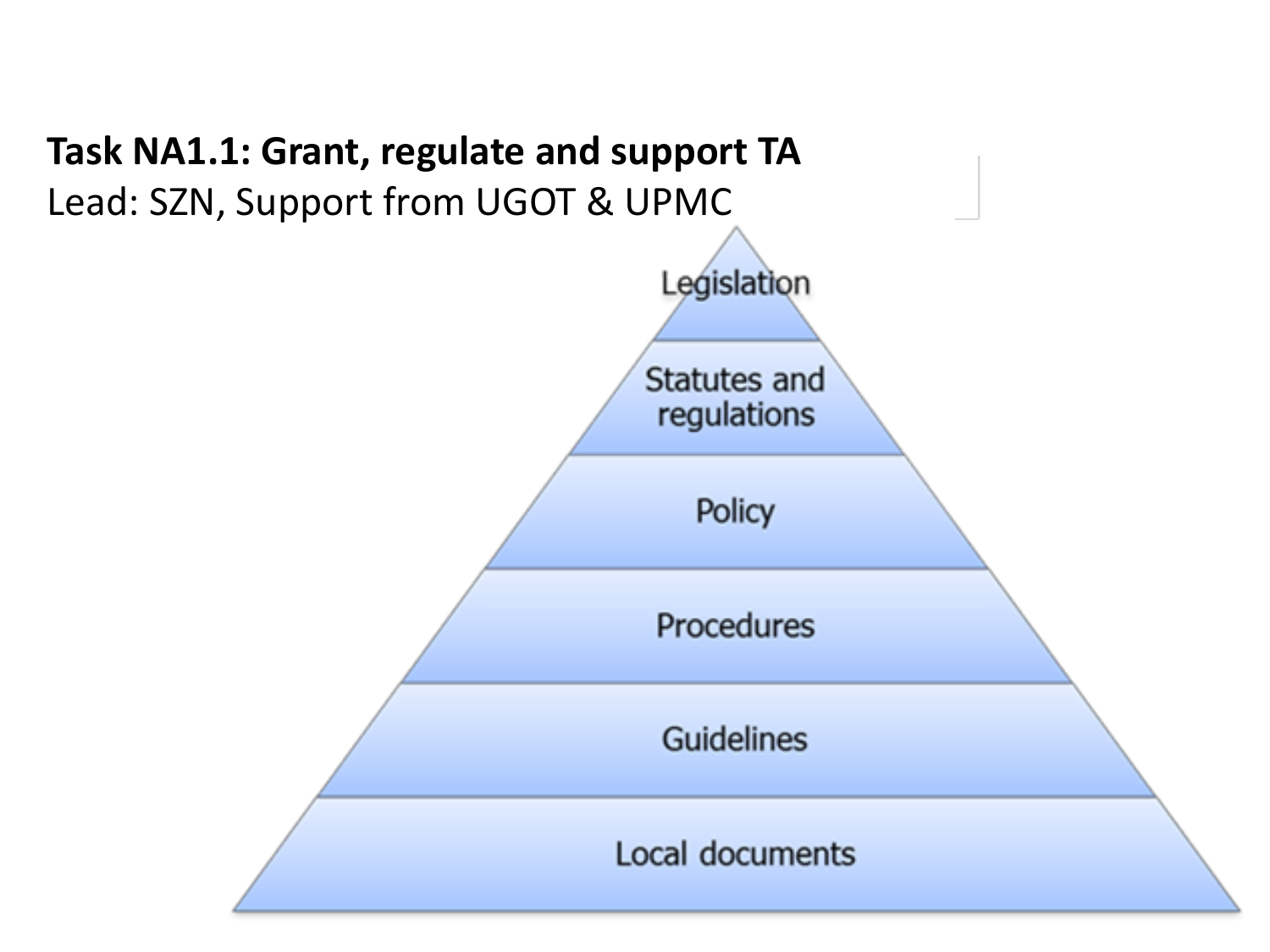#### **Task NA1.1: Grant, regulate and support TA** Lead: SZN, Support from UGOT & UPMC

Describes the organisation of the TA;

- National Node appoints Liaison Officer who liaises between Access Officer (at UPMC) and Local Liaison Officers at stations providing TA. No National Node identified? Each station providing TA appoints Liaison Officer;
- SZN and UGOT detail all TA procedures in a TA policy document (DNA1.1, M3), together with templates for application forms, TA contracts and TA reports.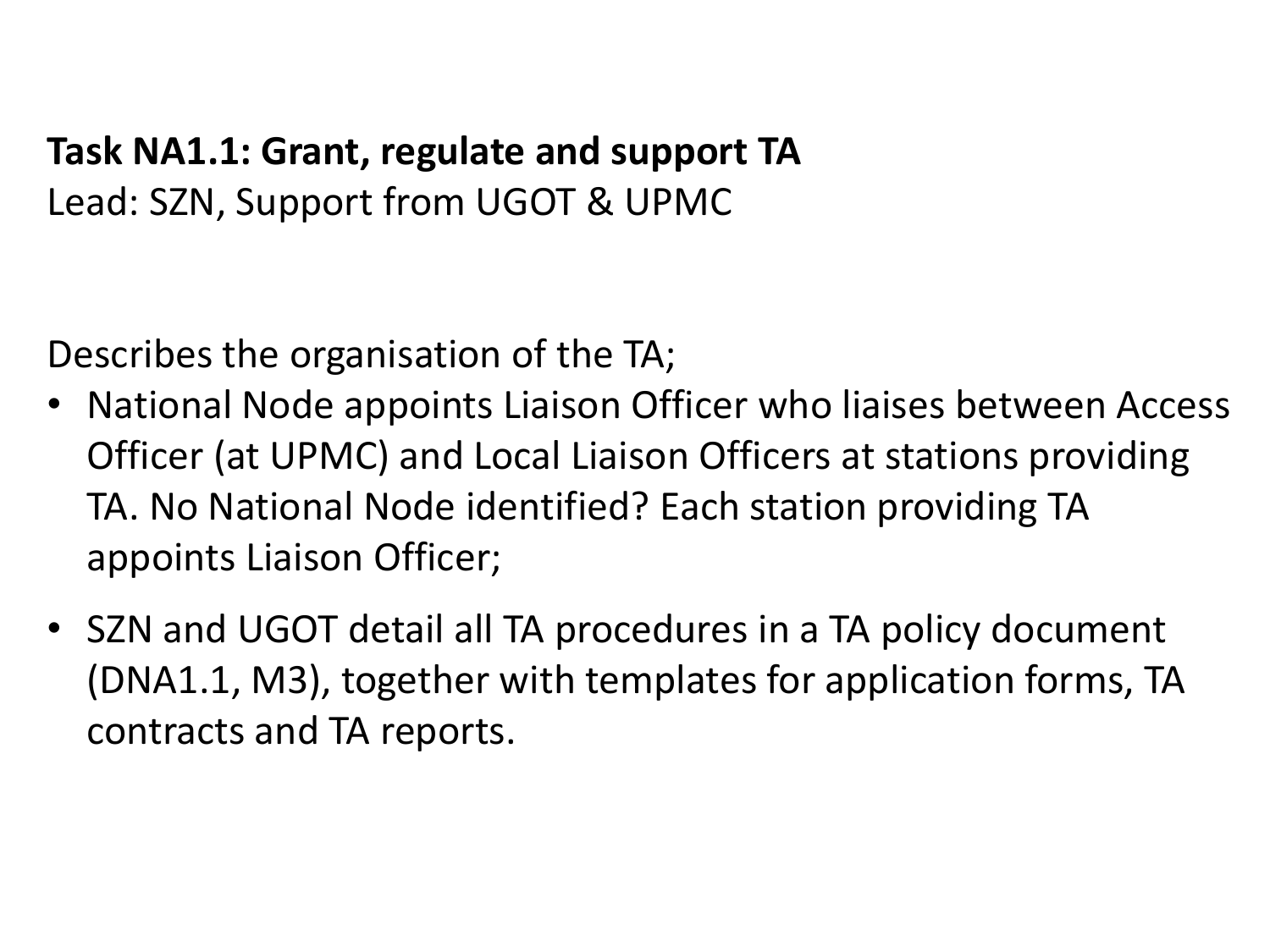#### **Task NA1.2: Set up a single-access point to offered infrastructure** Lead: VLIZ (9PM), Support from UPMC

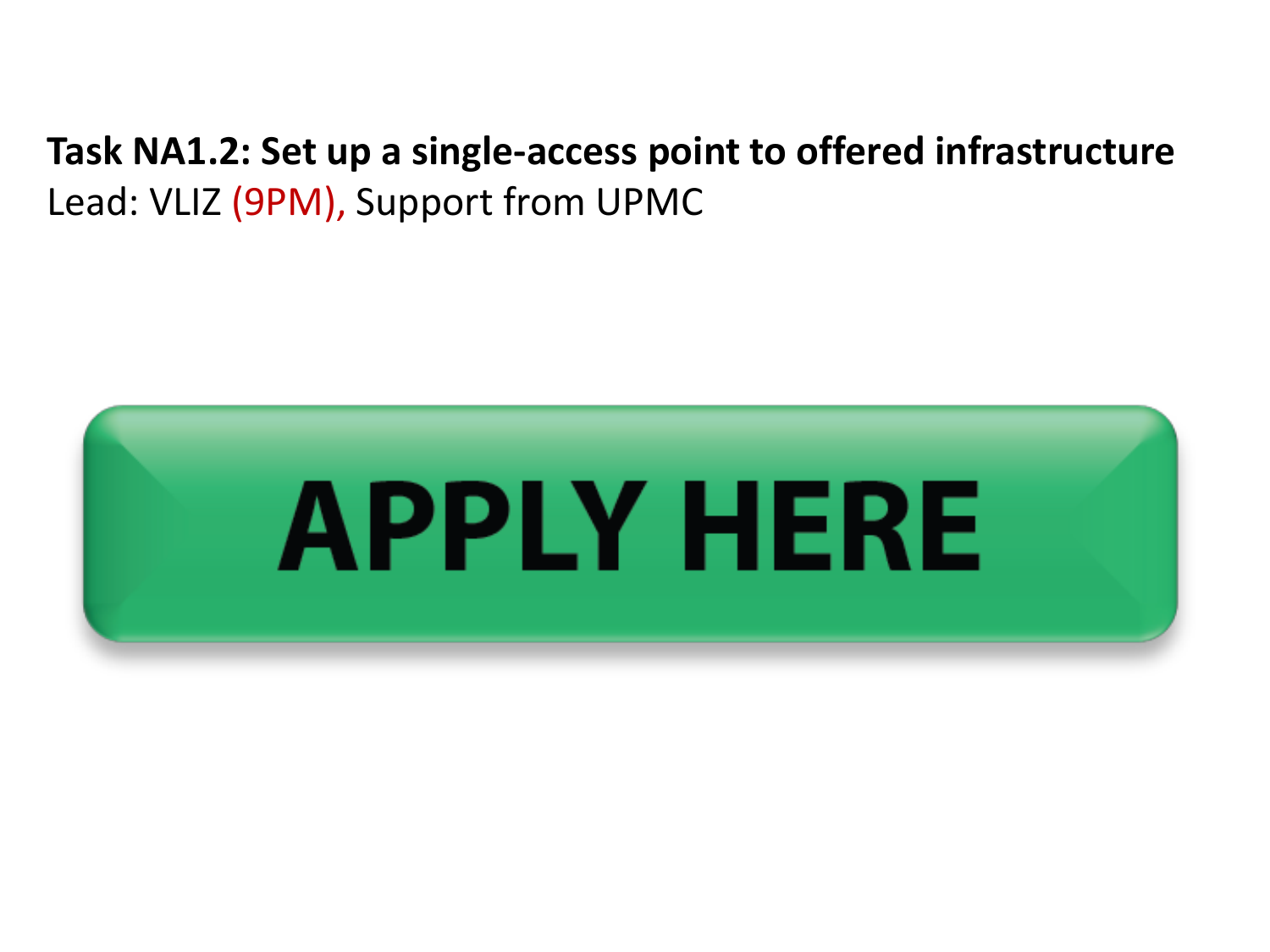**Task NA1.2: Set up a single-access point to offered infrastructure** Lead: VLIZ (9PM), Support from UPMC

- VLIZ sets up ASSEMBLE Plus single-access point for TA proposals, based on the EMBRC service access system.
- ASSEMBLE Plus service access system is upgrade of EMBRC system using info from EMBRC partners and requesting info from non-EMBRC partners. Non-EMBRC partners need to compile info in EMBRC access system template (EMBRC partners may need to review – update info).
- Access point launched at month 3 (internal deliverable).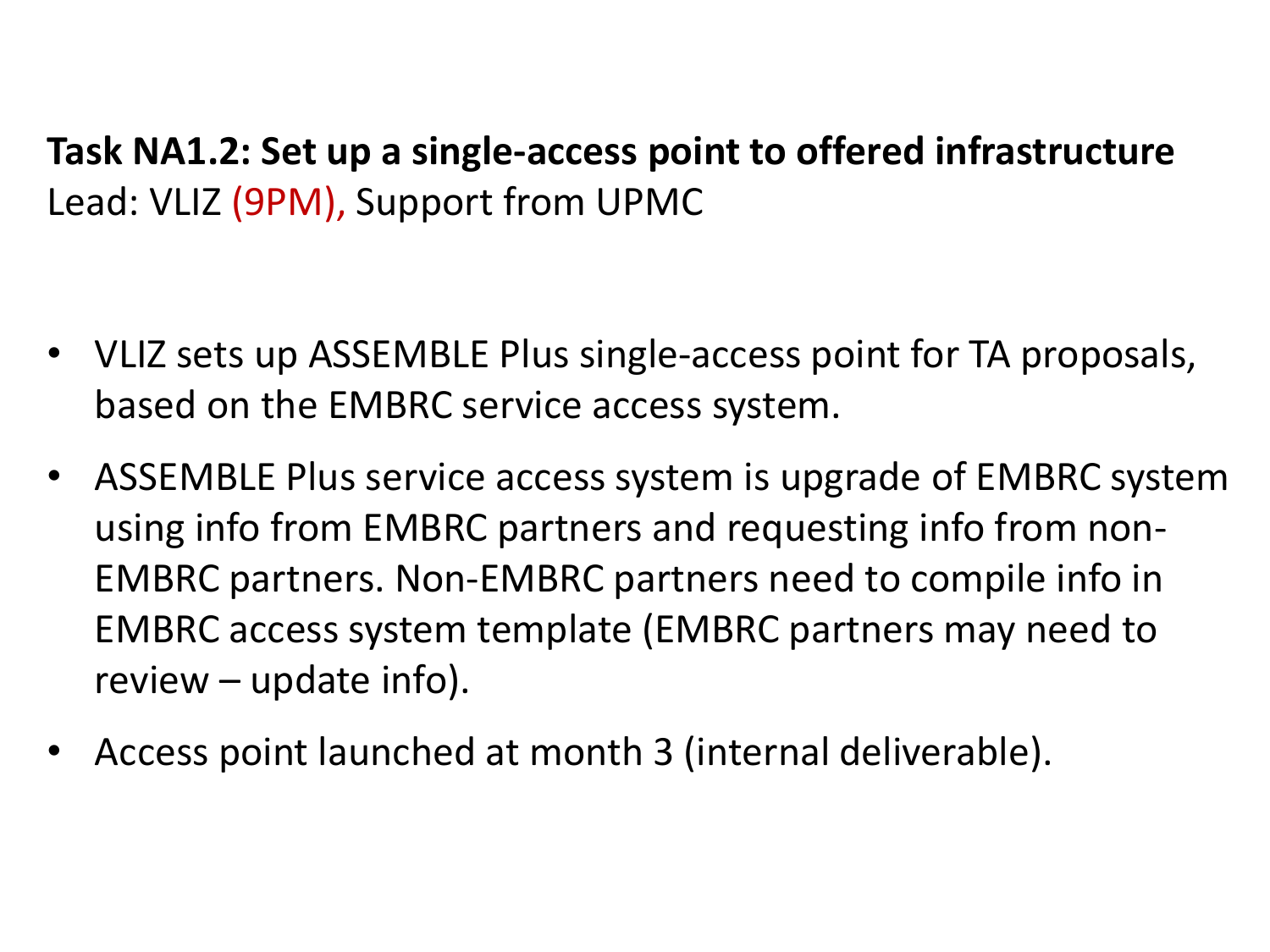#### **Task NA1.3: Test TA-pipelines through ASSEMBLE Plus and cognates in joint calls** Lead: SZN, Support from UGOT & UPMC

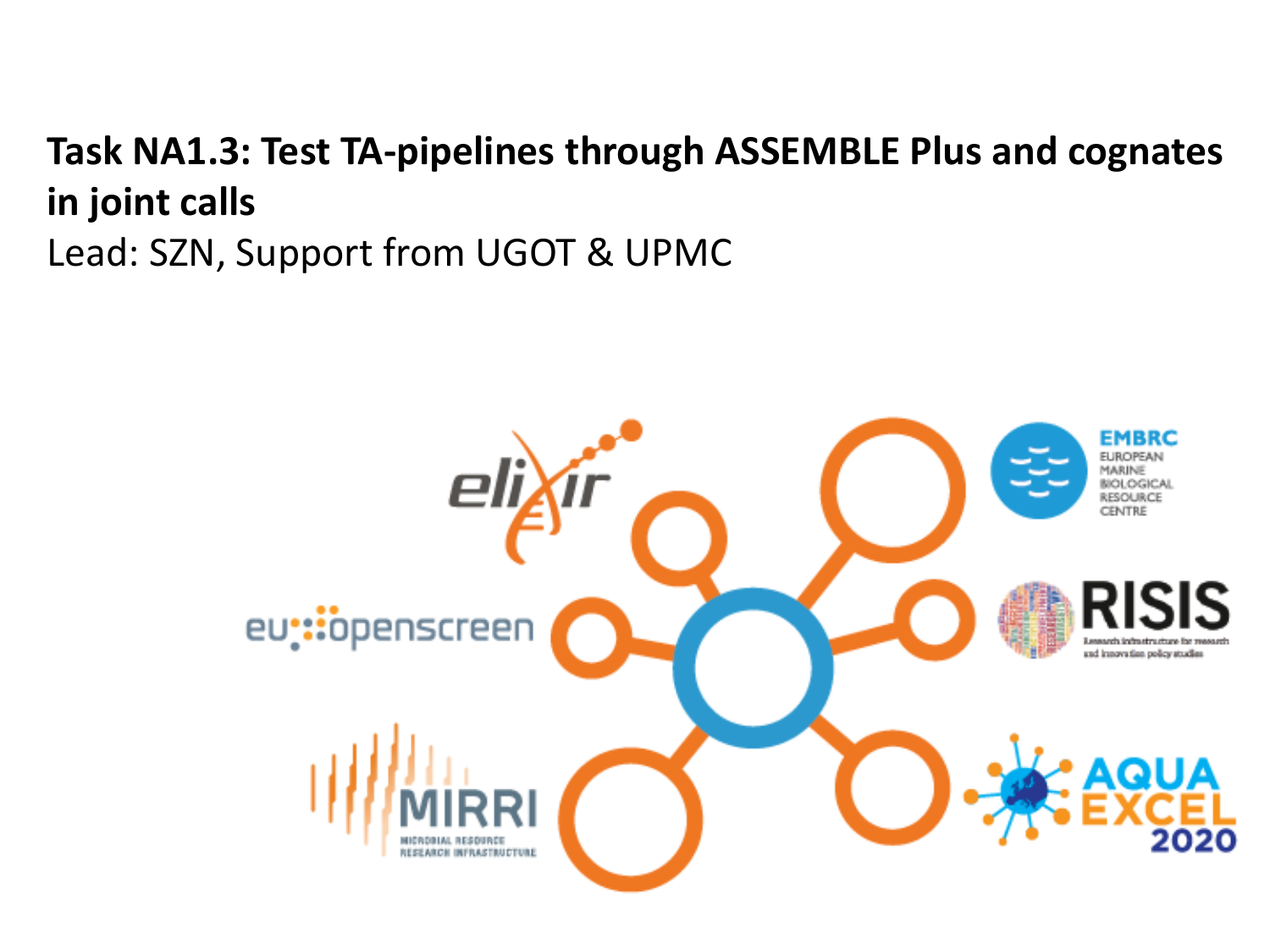### **Task NA1.3: Test TA-pipelines through ASSEMBLE Plus and cognates in joint calls** Lead: SZN, Support from UGOT & UPMC

- ASSEMBLE plus and cognate consortia operate TA programs together.
- TA Users put research platforms at Access Providers in different consortia into "research infrastructure pipelines" through which they perform their Research workflows
- Cognate INFRAIA consortia and associated ESFRI RIs advertise joint calls for "pipeline" proposals. Shared procedures and workflows will be tested to smoothen interoperation between consortia.
- Experiences will be solicited from TA-users and Access providers and collated into a report (part of D NA1.2).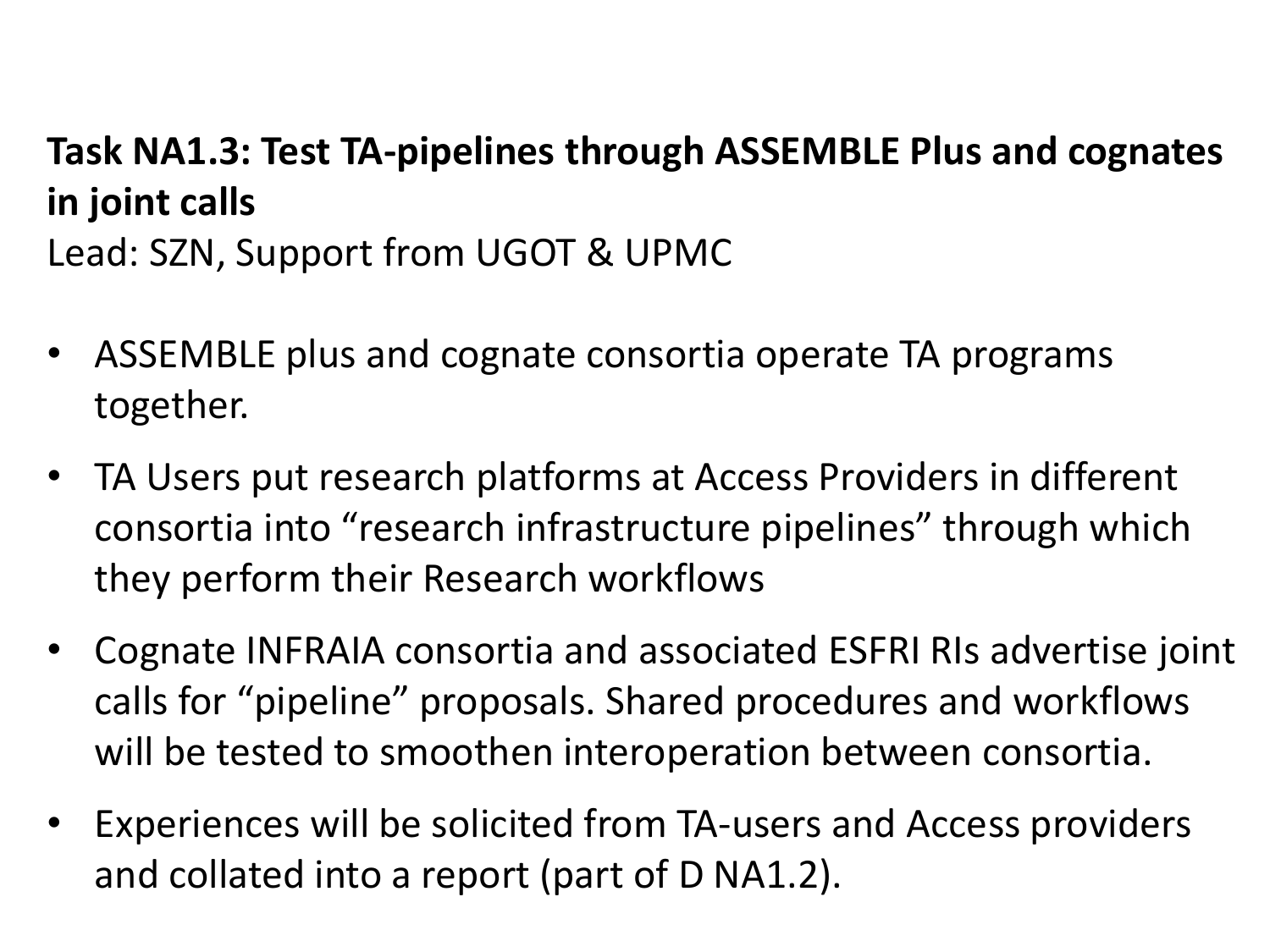### **Task NA1.4: Share best practices to enable delivery of top-quality scientific services**  Lead: UGOT, Support from SZN & CCMAR

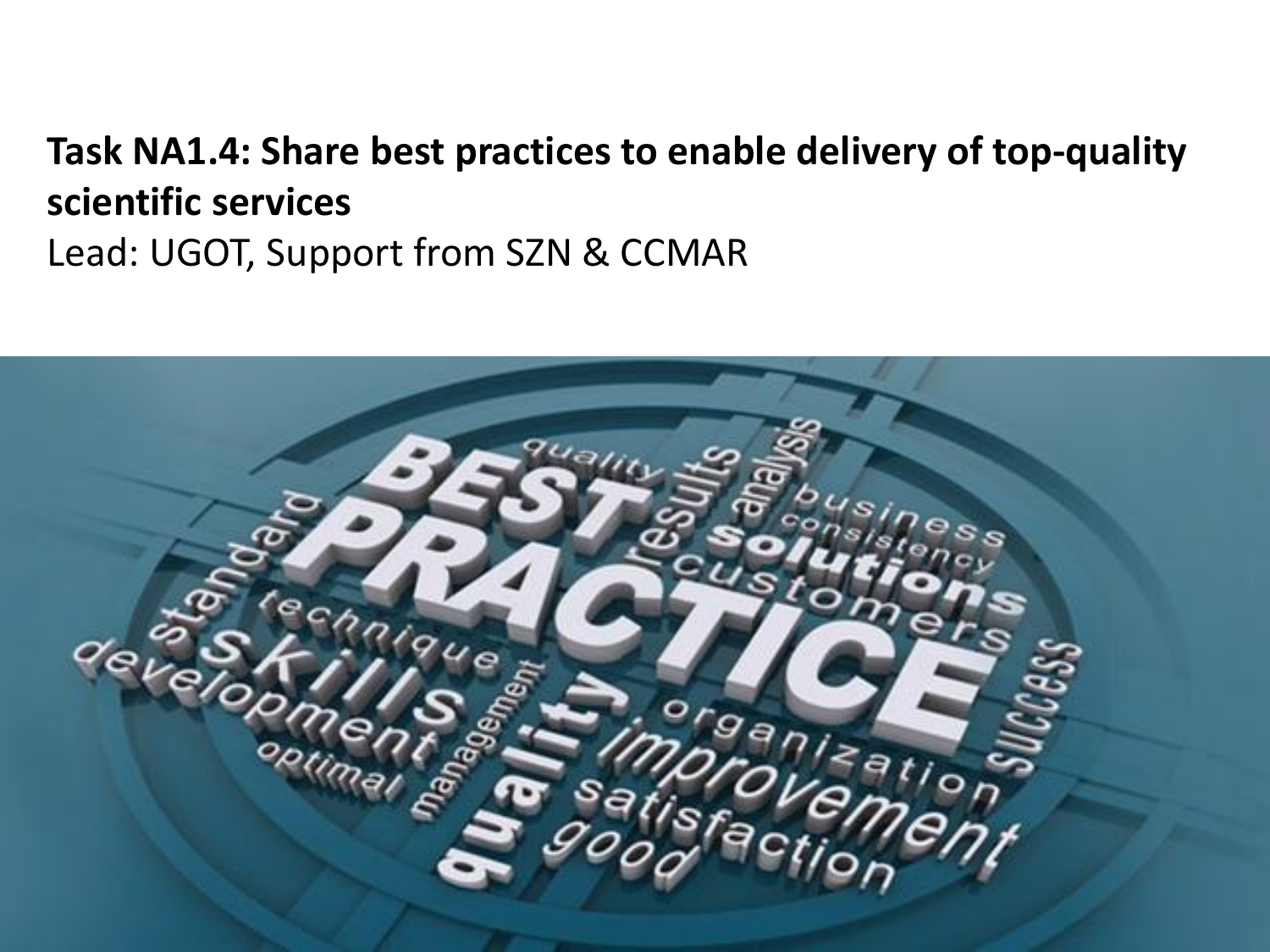# **Task NA1.4: Share best practices to enable delivery of top-quality scientific services**

Lead: UGOT, Support from SZN & CCMAR

## UGOT and **SZN (€80,000.-) organize training workshops for service staff on advances in service provision in thematic fields**:

- 1. Molecular and traditional tools for ecological monitoring (with JRA1, **M5 February 2018** and M15);
- 2. Cryopreservation (with JRA2, M20);
- 3. Omics technologies (with JRA3, **M6 March 2018** and M30);
- 4. Aquarium technology and ex-situ rearing of marine organisms (with JRA4, **M3 December 2017** and M24);
- 5. Scientific diving (with JRA5, M27); and
- 6. TA management (M4 **January 2018**).

**Nine Workshops** organized in conjunction with JRA workshops to implement JRA deliverables in services across the consortium.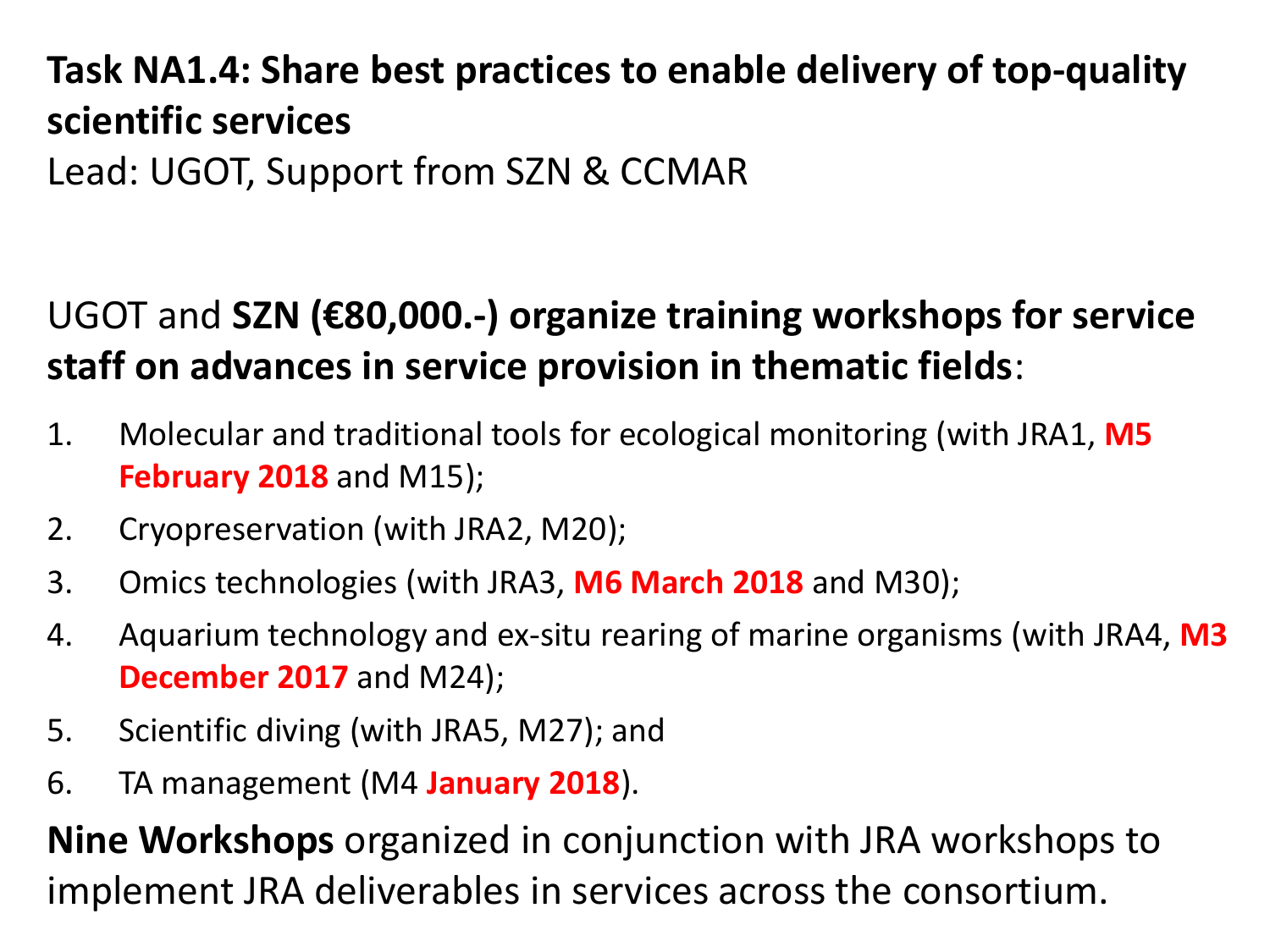#### **Task NA1.4: Share best practices to enable delivery of top-quality scientific services**  Lead: UGOT, Support from SZN & CCMAR

**UGOT (€30,000.-)** and SZN **operate competitive grant-scheme to cofund short sabbaticals of service staff across consortium to foster networking among service staff.**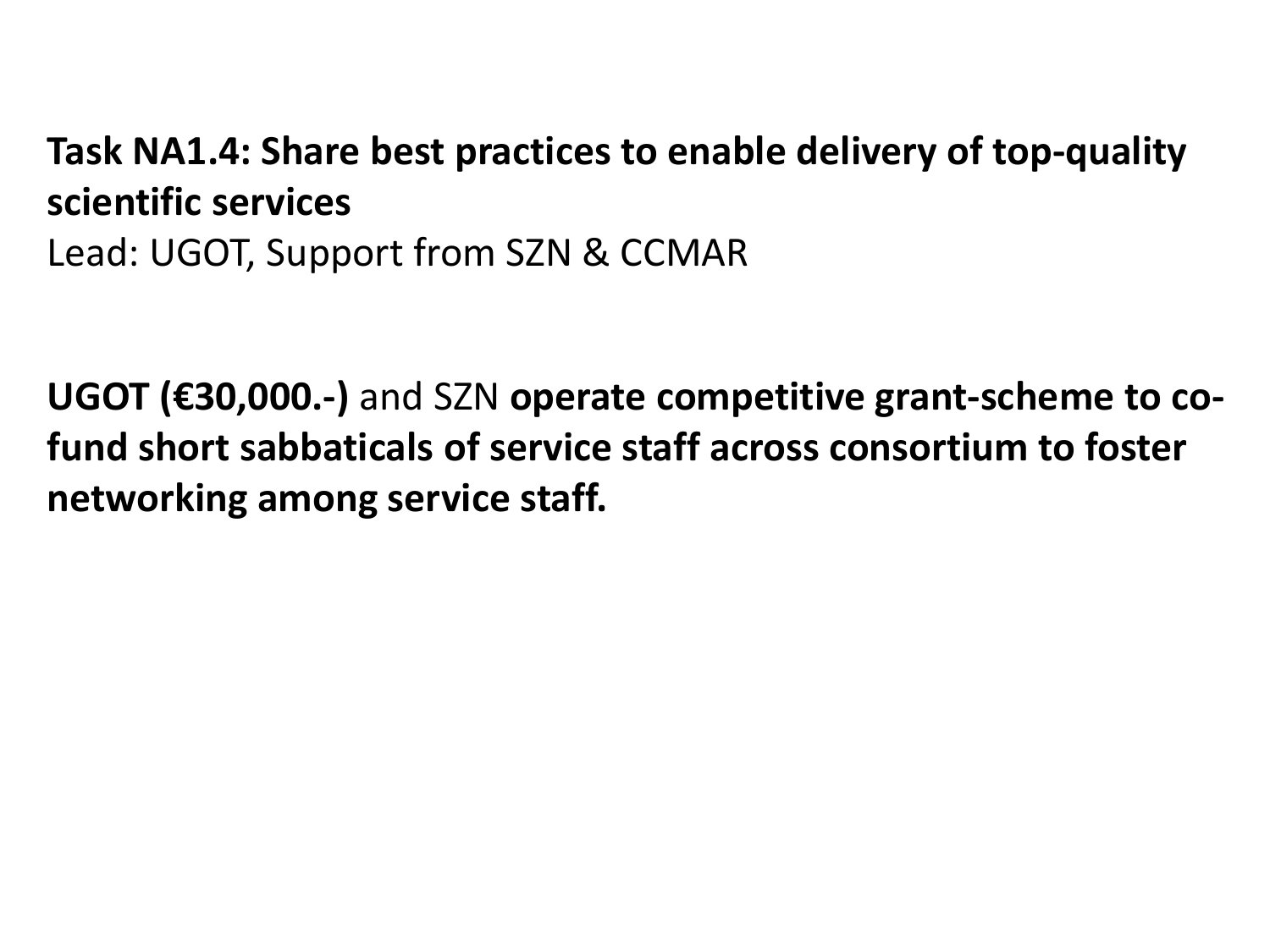### **Task NA1.4: Share best practices to enable delivery of top-quality scientific services**  Lead: UGOT, Support from SZN & CCMAR (1M)

SZN and UGOT edit report (with chapters on the six thematic fields) containing quality benchmarks, recommended policies, procedures practices, user feedback, technological advances.

Report includes Gaps and Redundancies analysis in service provision across consortium, and recommends what is to be provided internally and where, and what is provided faster, better and cheaper externally (D-NA1.2, M45).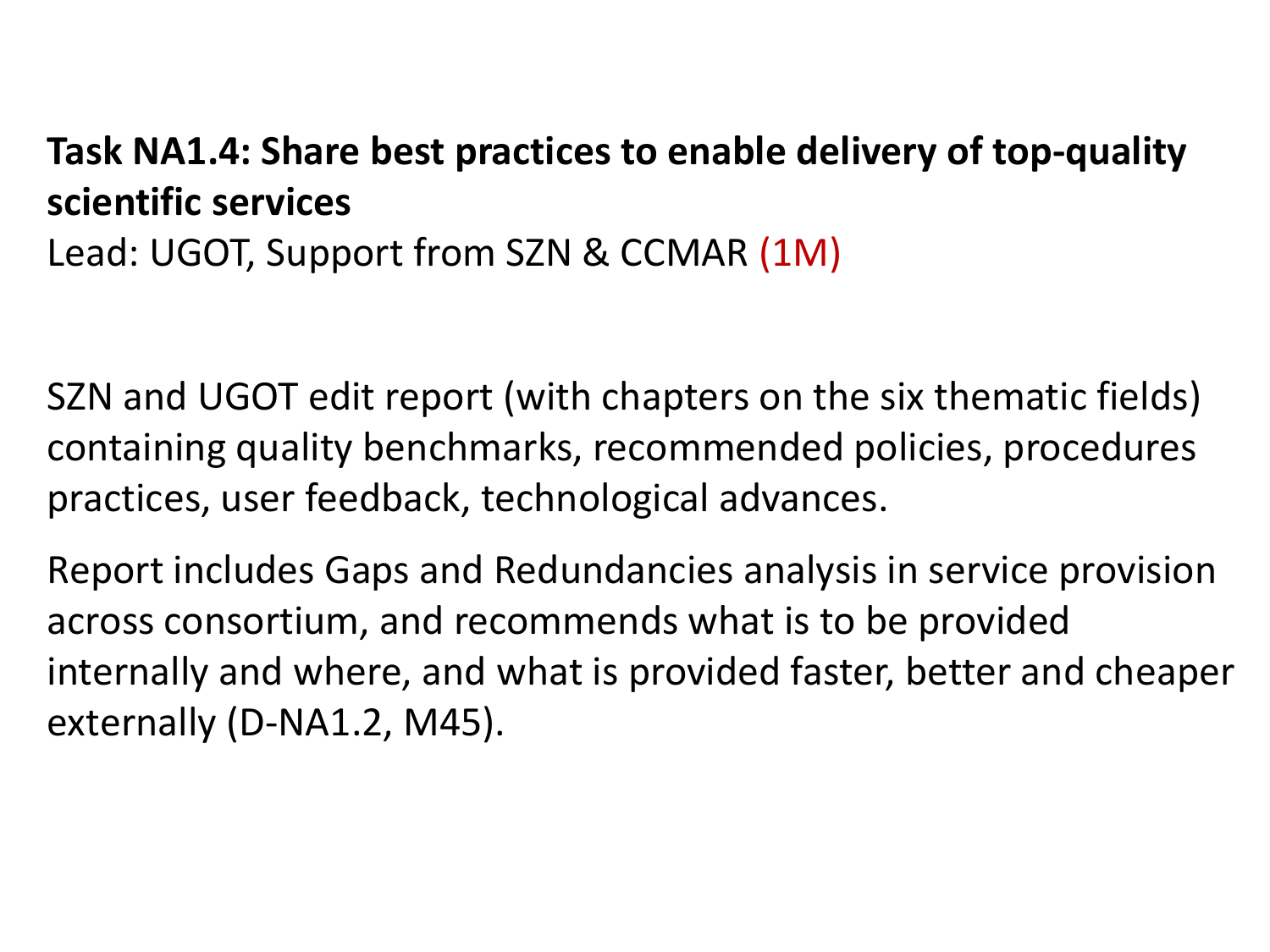**Task NA1.5: Improving the efficiency of service provision** Lead: UPV/EHU (5PM), Support from UPMC, MSS (4PM), UGOT & SZN

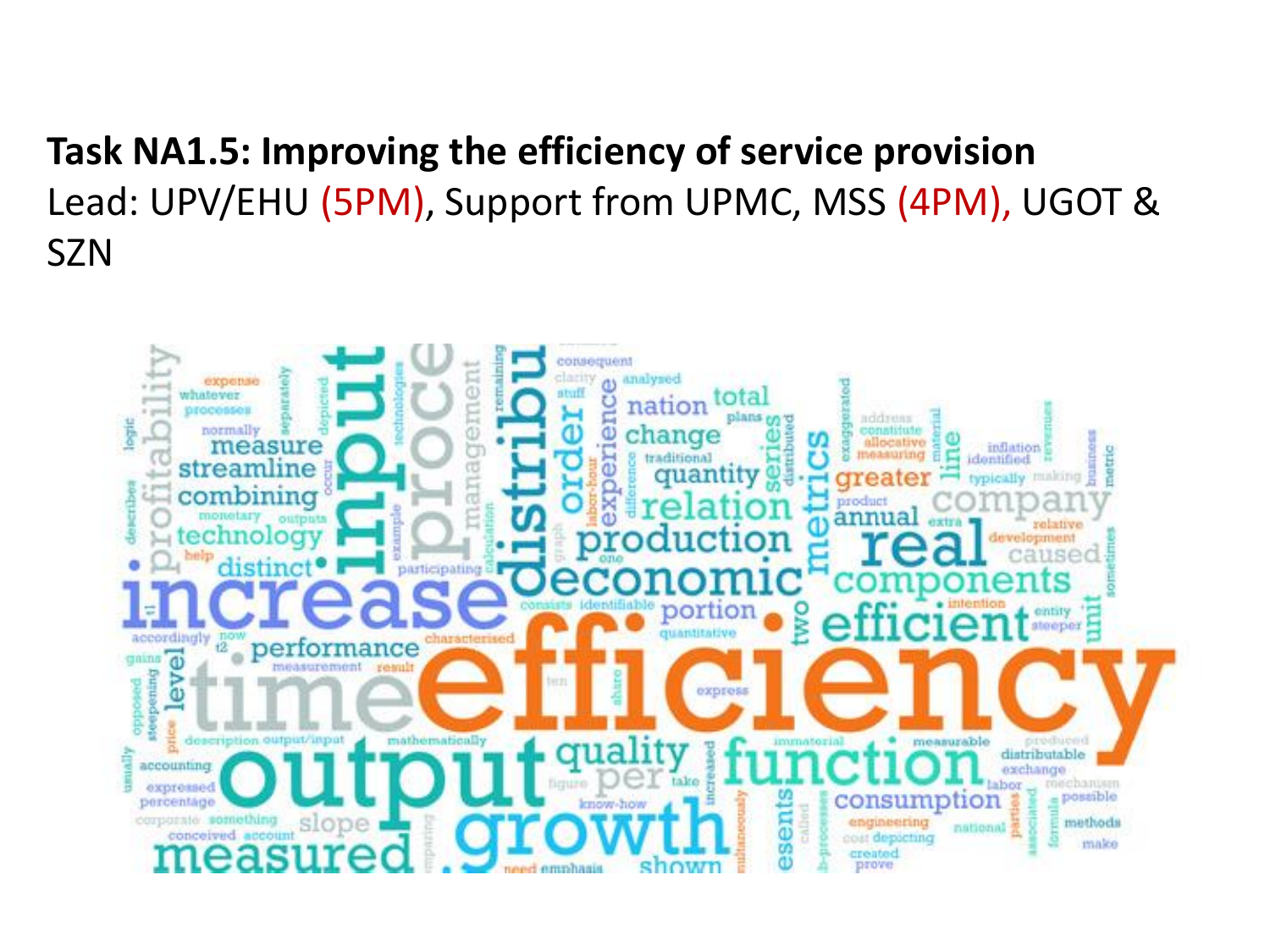**Task NA1.5: Improving the efficiency of service provision** Lead: UPV/EHU (5PM), Support from UPMC, MSS (4PM), UGOT & SZN

UPV/EHU:

- Maps existing quality management systems, accreditations and certifications across ASSEMBLE Plus, taking into account OECD Best Practice Guidelines for Biological Resource Centres, and quality benchmarks, recommended policies, and guidelines for best practices from NA1.4.
- Gathers info about service provision management systems.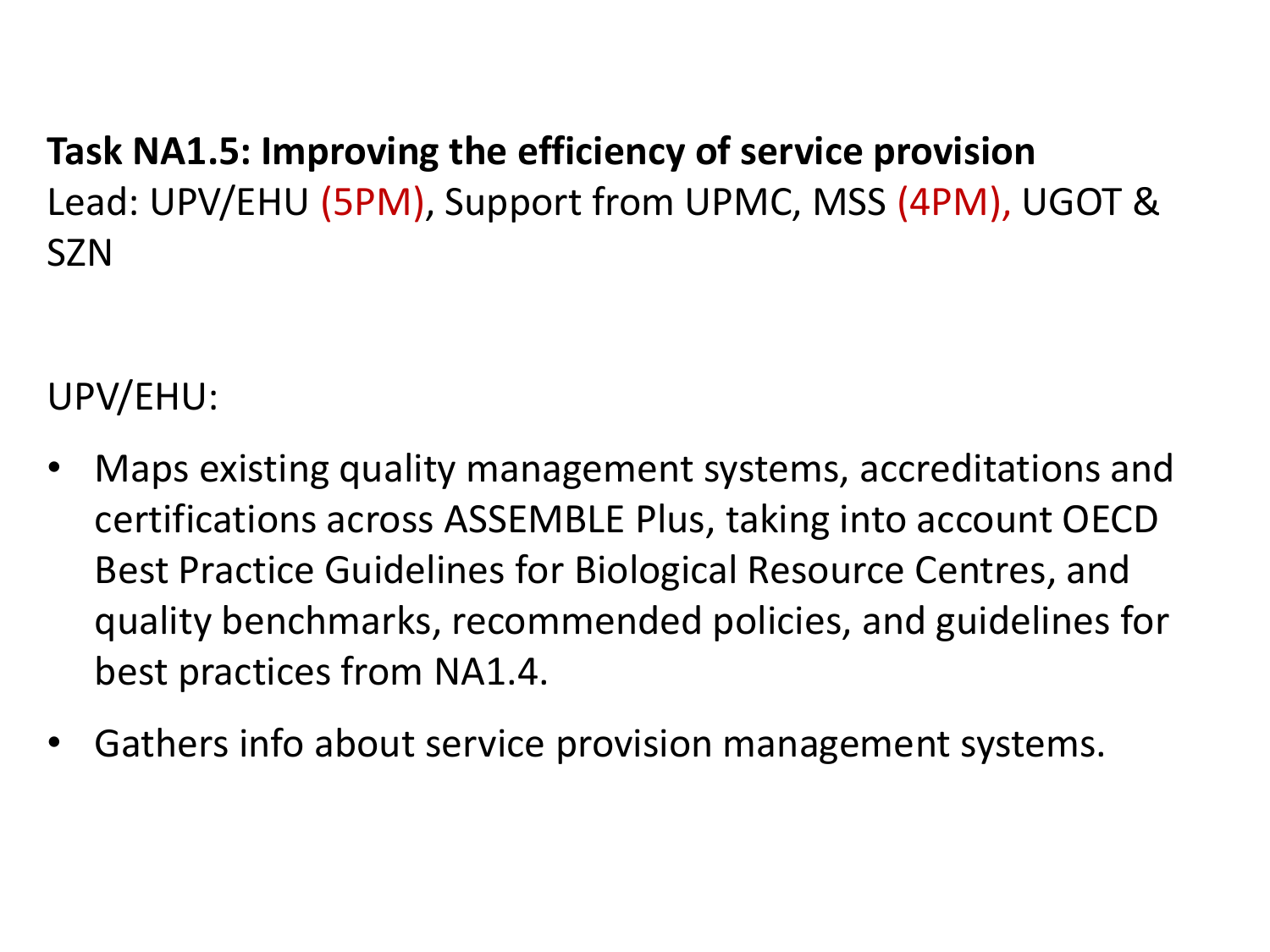### **Task NA1.5: Improving the efficiency of service provision** Lead: UPV/EHU, Support from UPMC, MSS, UGOT & SZN

UPV/EHU writes report D-NA1.2 (M45) including:

- Guidelines for shared good practices across partners
- Issues in need of quality management.
- Criteria for European draft certification standard for service provision at marine stations,
- Program for implementing the standards.

Standards to be beta tested in a few stations. Lessons learned to be included in a final report on European certification standards for service provision at marine stations to be recommended for implementation across ASSEMBLE Plus partners and beyond.